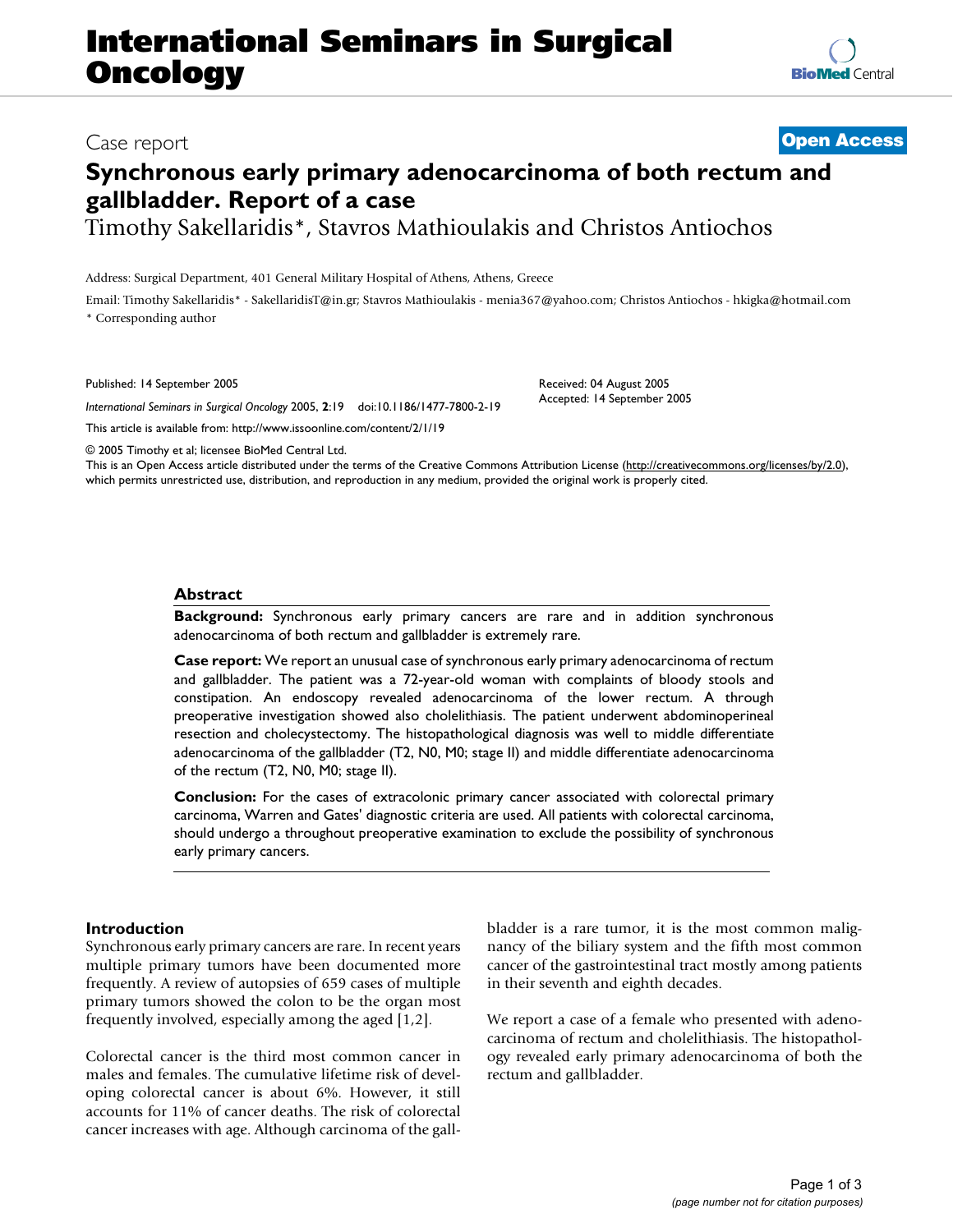

### Computed tomography, showing cholelithi **Figure 1** asis with thickening of gallbladder anterior wall (arrow in the figure)

Computed tomography, showing cholelithiasis with thickening of gallbladder anterior wall (arrow in the figure).

#### **Case report**

A 72-year-old Caucasian woman was complaining of bloody stools and constipation for three months. There was a palpable mass 3–4 cm from the anal verge. A colonoscopy showed a tumor 3 cm from the anal margin with no other indication of multiple synchronous tumors in the colon. Biopsies of the tumor were positive for adenocarcinoma. An investigation with upper gastrointestinal endoscopy, computed tomography of chest and abdomen showed cholelithiasis with thickening of gallbladder anterior wall (arrow in the figure 1). No evidence of metastatic disease documented. Blood examinations showed anemia (Ht: 28,5% and Hb: 9,5 g/dL) and the rest laboratory evaluation was normal. The carcinoembryonic antigen (CEA) was: 15,9 ng/ml (range 0,0–10,0). She had a cholecystectomy and abdominoperineal resection of the rectum. The histopathological diagnosis was a moderately differentiated adenocarcinoma of the gallbladder (T2, N0, M0; stage II) and differentiated moderately adenocarcinoma of the rectum (pT2, N0, M0 in TNM/UICC, stage A of the Dukes staging system and stage B1 of the modified Astler – Coller classification). No adjuvant chemotherapy was required post-operatively. The patient joined a five-year follow up programme and is doing well six months after surgery.

#### **Discussion**

Synchronous adenocarcinoma of both rectum and gallbladder is extremely rare. Review of the pertinent literature revealed no more than five cases worldwide [3-7]. Synchronous cancers are defined as those diagnosed at the same time or within six months; cancers are considered metachronous when the second tumor is diagnosed more than six months after the first<sup>1</sup>. For the cases of extracolonic primary cancer associated with colorectal primary carcinoma, Warren and Gates' diagnostic criteria are used